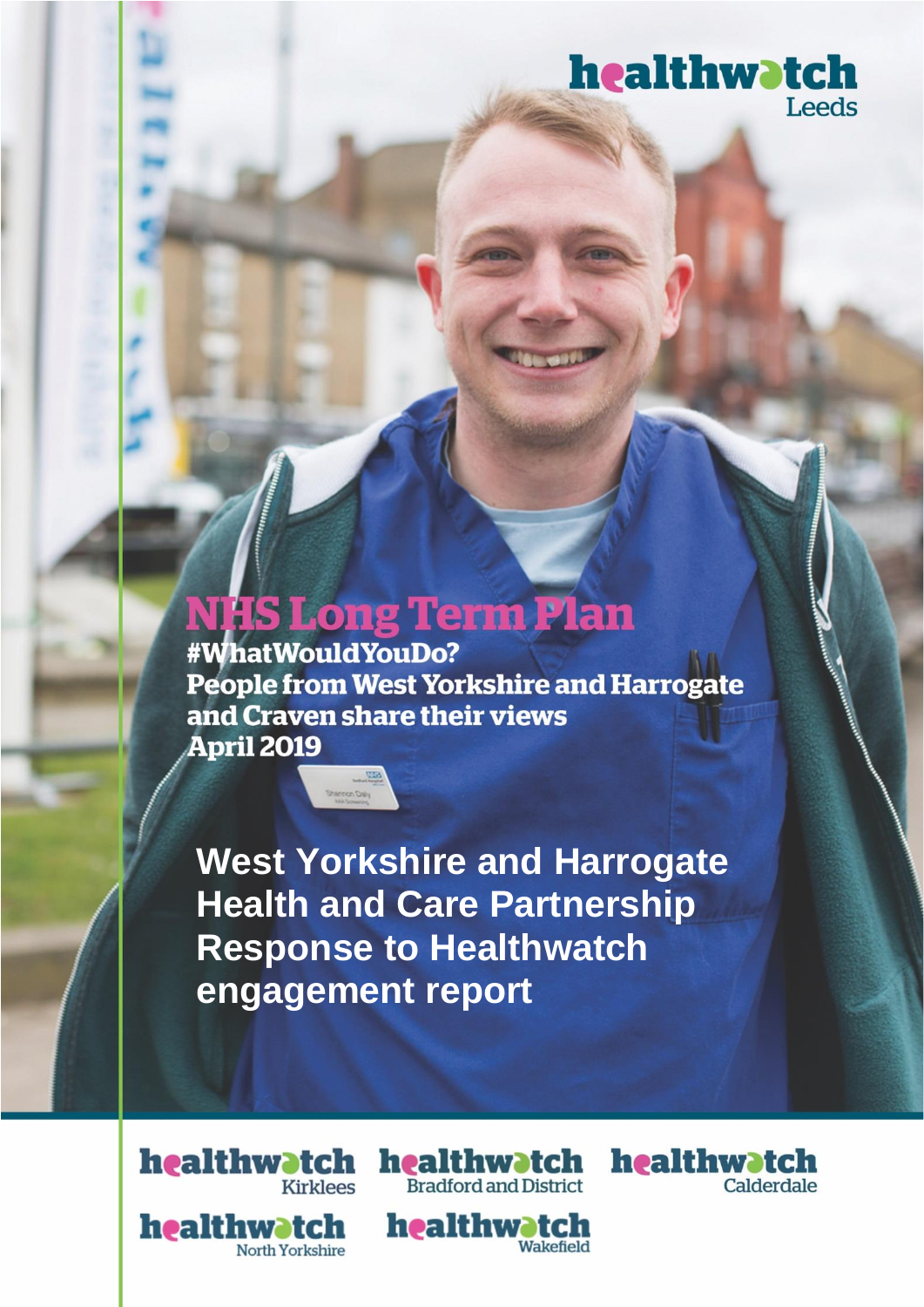

### **West Yorkshire and Harrogate Health and Care Partnership Response to Healthwatch engagement report**

**Tuesday, 02 July 2019**

#### **NHS Long Term Plan Engagement**

West Yorkshire and Harrogate Health and Care Partnership (WY&H HCP) system leadership group welcome the Healthwatch [NHS Long Term Plan e](https://www.england.nhs.uk/long-term-plan/)ngagement report findings. Our thanks go to all Healthwatch partners and engagement colleagues for their hard work in developing and delivering this important, timely piece of work.

We are delighted that Healthwatch colleagues have reached over 1800 people with the local survey on digitisation and personalisation, as well as many others for the long term health conditions national survey. It's also helpful to read further comments gathered on other areas of our health and care work, including the importance of: *'partners working together to make it easier and affordable for people to say fit and eat healthily,* as well as *'more pro-active support around weight loss';* and concerns around *'better emergency support for people in mental health crisi*s' – an area we are working hard to address together.

It's also heartening to hear that as well as the surveys, local Healthwatch colleagues have coordinated over 15 focus group sessions across the area with seldom heard people, such as those with mental health conditions; dementia and carers. The voice of carers taking part in the focus groups endorses our [programme](https://www.wyhpartnership.co.uk/our-priorities/unpaid-carers) approach that: *'carers needed more support to keep them safe and healthy including regular health checks, respite care and flexible appointments to fit round caring responsibilities'.* 

#### **Our commitment**

Our vision for West Yorkshire and Harrogate (WY&H) is for everyone to have the best health and wellbeing possible. Engagement is imperative to the way we work – engagement, particularly with the people delivering and receiving services, results in better outcomes.

We recognise and value the significance of having peoples' voices at the very heart of all we do and remain fully committed to actively listening whilst taking into consideration these views wherever possible. One report example being around preventing ill health which highlighted: '*more awareness for both children and parents of the long-lasting problems from living an unhealthy lifestyle and the benefits of being healthier*' would be beneficial.

We are committed to transparency and meaningful engagement on all our work. This involves meaningful conversations with people (including our workforce), on the right issues at the right time. You can see some examples of how we have done this [here.](https://www.wyhpartnership.co.uk/engagement-and-consultation)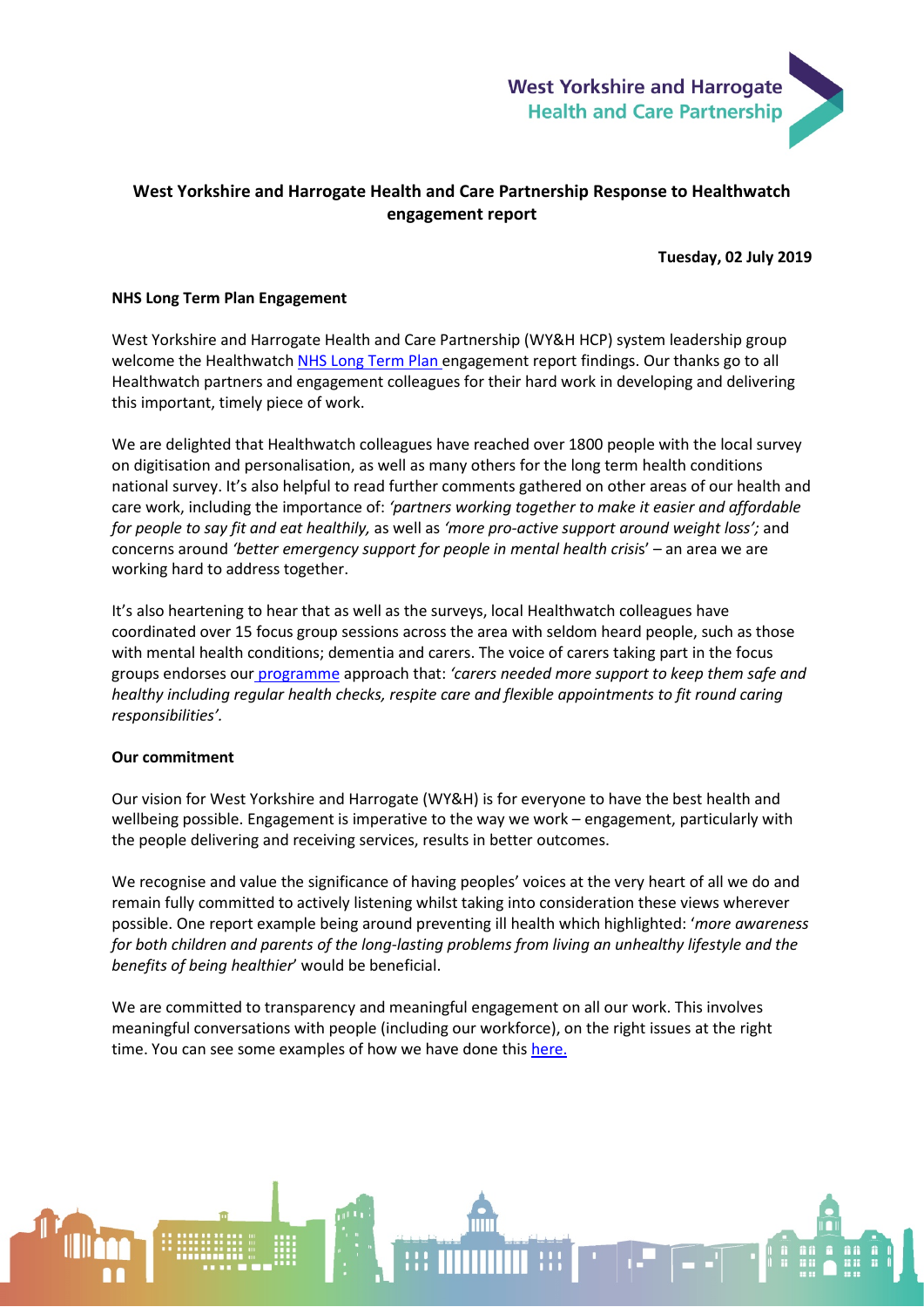We also believe that to improve care for people, health and care services need to work more closely together, and in new ways. This means the public, carers, GPs, hospitals, local councils, provider organisations, Healthwatch, the voluntary and community sector and commissioners all coming together to agree a plan to improve local and West Yorkshire and Harrogate health and care services.

Helping people and families to plan ahead, stay well and get support when they need it in the most appropriate way with the resources we have available is key to the way we work. It's interesting to note that people said they wanted to be: *'listened to, trusted and taken seriously as experts of their own bodies'* and that *'a lot of people saw social prescribing as a positive and wanted more access to this support'.* We couldn't agree more and this is central to the work we are doing on [personalisation.](https://www.wyhpartnership.co.uk/our-priorities/primary-and-community-care-services)

Engaging and communicating with partners, stakeholders and the public in the planning, design and delivery of all our work is essential if we are to get this right. The findings set out in this report will help us to achieve this where we aren't addressing this already, for example: *'better use of IT and electronic records*' and '*to have all trusts having the same computer systems or ones that talk to each other'. Y*ou can see examples of the work we are doing to address thi[s here.](https://www.wyhpartnership.co.uk/publications/difference-our-partnership-making)

Our engagement approach informs the ambitions of our Partnership - to work in an open and transparent way with communities. Effective public involvement particularly those who are seldom heard, will ensure that we are truly making the right decisions about our health and care services. We are delighted that Healthwatch has reached so many diverse groups of people.

#### **What next?**

The comments received around quicker appointment times are very helpful. This is a fundamental part of the [primary care a](https://www.wyhpartnership.co.uk/our-priorities/primary-and-community-care-services)n[d urgent, emergency care](https://www.wyhpartnership.co.uk/our-priorities/urgent-and-emergency-care) programmes. For example Yorkshire Ambulance Service NHS Trust (YAS) had been awarded the contract for NHS 111 telephony, call handling and core clinical advice service (referred to as IUC) in Yorkshire and the Humber. This will see an increase in clinical advice and direct booking; clinical validation for emergency department referrals and managing dental calls for children under five.

We will be sharing this eagerly await report with all ou[r priority programme](https://www.wyhpartnership.co.uk/) leads and asking for their response on how they intend to make best use of the findings in their work plans.

This engagement report will also be discussed at our leadership meetings, including the Clinical Forum[; West Yorkshire Association of Acute Trusts](https://www.wyhpartnership.co.uk/our-priorities/hospitals-working-together) (hospitals working together); [The Mental Health,](https://www.wyhpartnership.co.uk/our-priorities/mental-health)  [Learning Disability and Autism Collaborative;](https://www.wyhpartnership.co.uk/our-priorities/mental-health) an[d Joint Committee of the Nine Clinical](https://www.wyhpartnership.co.uk/meetings/west-yorkshire-harrogate-joint-committee-ccgs)  [Commissioning Groups;](https://www.wyhpartnership.co.uk/meetings/west-yorkshire-harrogate-joint-committee-ccgs) as well as th[e Partnership Board](https://www.wyhpartnership.co.uk/meetings/partnershipboard) which meets in public in September 2019. Members of all leadership groups are keen to read the report and to act on the findings wherever possible.

Key to all of the above is our next steps. I'm sure colleagues working in Bradford District and Craven; Calderdale, Harrogate, Kirklees, Leeds and Wakefield will find the report very useful when planning any further engagement work needed at a local level as we will for the West Yorkshire and Harrogate priority programmes. The engagement findings are an important part of developing our Five Year Strategy.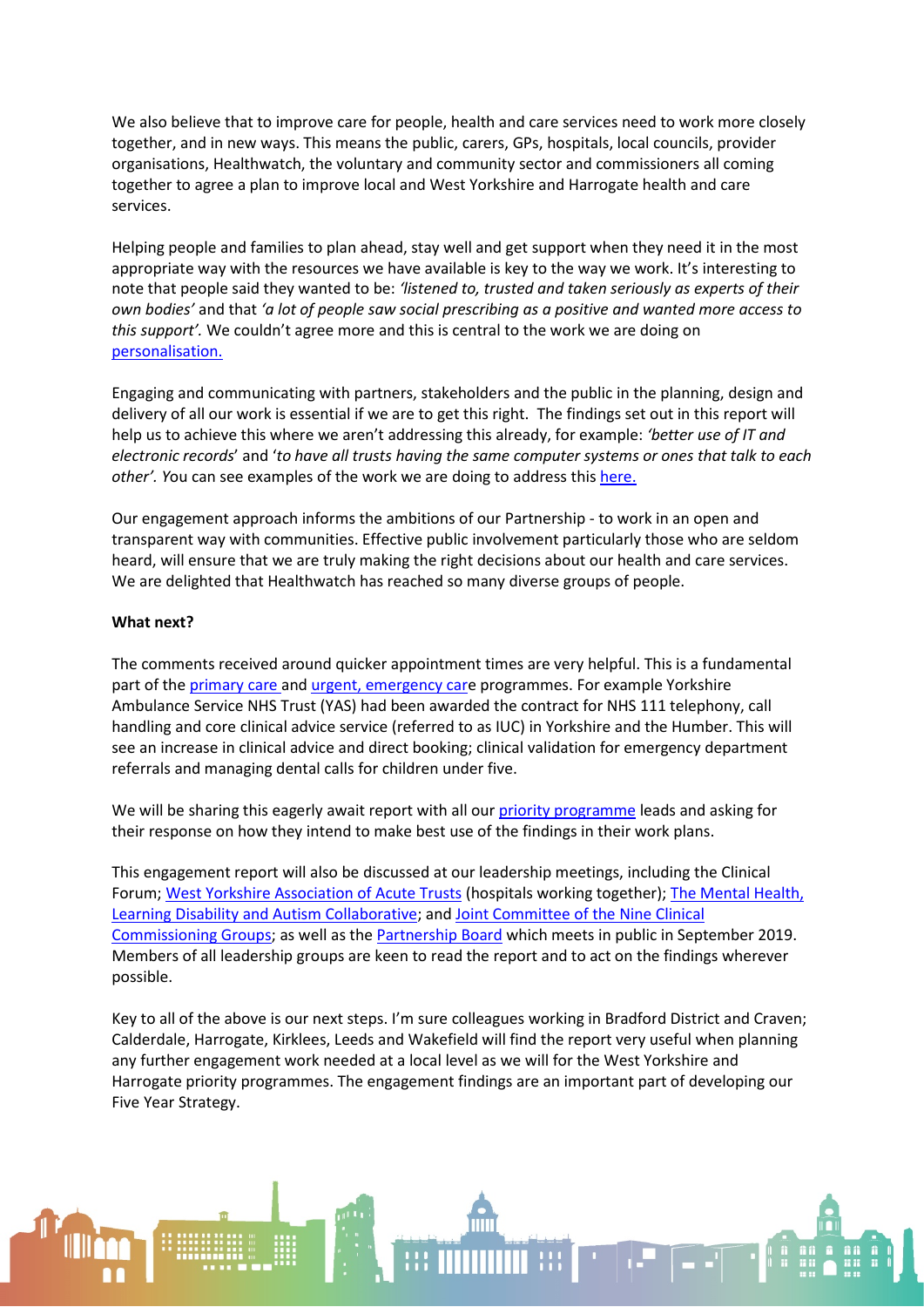#### **Our Five Year Strategy**

Our partnership published ['Our Next Steps to Better Health and Care for Everyone' i](http://www.wyhpartnership.co.uk/next-steps)n February 2018. The document describes the progress made since the publication of the initial WY&H plan in November 2016, and sets out how the partnership will improve health and care for the 2.6 million people living across the area in 2018 and beyond. This was produced in partnership with all our partners.

Over the coming months we will be developing the second edition of this publication, also known as our Five Year Strategy. The Healthwatch report will help us to identify further engagement needed.

Alongside our current priority programmes, which include cancer, urgent care, mental health, and maternity, the strategy will include a stronger focus on supporting carers and preventing ill health. It will also set out how we intend to support children and families more, whilst tackling health inequalities and improving the lives of the poorest, the fastest. This will ensure our existing work aligns fully to the ambitions of the NHS Long Term Plan.

One clear theme worth noting is that people want us to work: *'towards stopping folk getting ill rather than curing illnesses'.* This message of preventing ill health, early help and intervention is consistent with the conversations held at the Partnership Board meeting in public in June.

The importance of joining up services for people at a local level in Bradford District and Craven; Calderdale, Harrogate, Kirklees, Leeds and Wakefield will remain at the heart of local and West Yorkshire and Harrogate Plans. All decisions on services are made as locally and as close to people as possible.

With this firmly in view, our Five Year Strategy (which we hope to publish at the end of the year) will describe how the health and social care workforce of over 100,000 in West Yorkshire and Harrogate is changing to meet the current and future needs of the 2.6 million people living across the area – the approach we will take is in line with the recently published ['Interim NHS People Plan'.](https://www.longtermplan.nhs.uk/wp-content/uploads/2019/05/Interim-NHS-People-Plan_June2019.pdf)

Our strategy will recognise the huge contribution community organisations and volunteers make; and the vital role of the 260,000 unpaid carers who care for family and friends day in day out and whose numbers are more than that of the paid workforce. All significant areas mentioned in this helpful engagement report.

As work on the strategy gets under way, ambition must be joined with realism, transformation and sustainability. Framing the ambition around improving people's health and a new deal with the public offers the best opportunity for the future – having the Healthwatch engagement report to hand will help us develop this further.

People's comments around self-care, communications, and the personalisation agenda will be well received - for example the West Yorkshire Cancer Alliance Focus Group said: '*they wanted communication to be improved between primary and secondary care and time between follow up appointments to be reduced'.* 

The wider determinants of health, for example housing, employment and household income are ever present in our Partnership approach and it's helpful that this is an identified theme in the report.